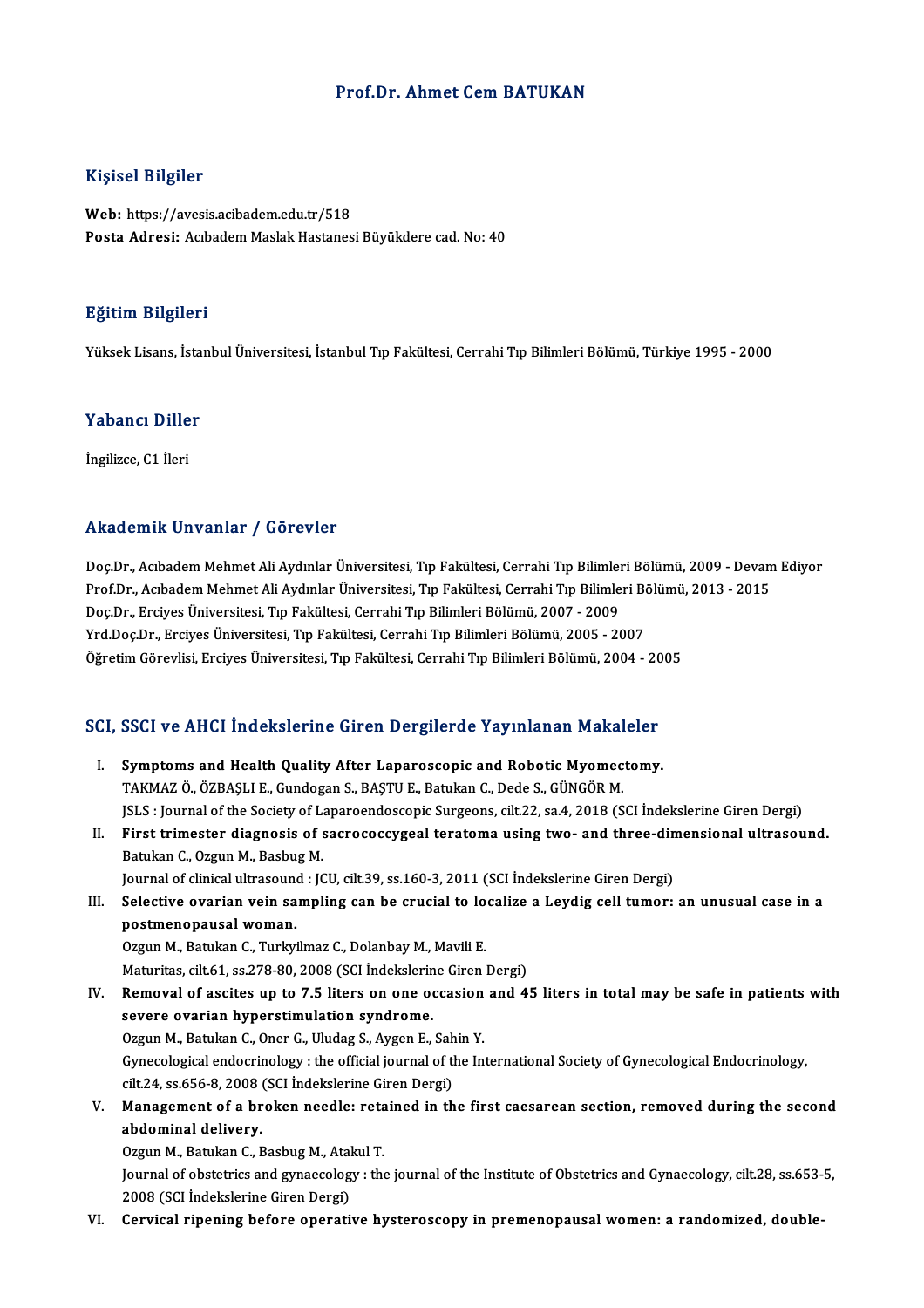|        | blind, placebo-controlled comparison of vaginal and oral misoprostol.                                         |
|--------|---------------------------------------------------------------------------------------------------------------|
|        | Batukan C., Ozgun M., Ozcelik B., Aygen E., Sahin Y., Turkyilmaz C.                                           |
|        | Fertility and sterility, cilt.89, ss.966-73, 2008 (SCI Indekslerine Giren Dergi)                              |
| VII.   | First-trimester fetal limb biometry in Chinese population                                                     |
|        | Ozgun M.T., Batukan C., Basbug M.                                                                             |
|        | PRENATAL DIAGNOSIS, cilt.27, sa.6, ss.587, 2007 (SCI İndekslerine Giren Dergi)                                |
| VIII.  | First-trimester fetal limb biometry in the Chinese population.                                                |
|        | Ozgun M., Batukan C., Basbug M.                                                                               |
|        | Prenatal diagnosis, cilt.27, 2007 (SCI Indekslerine Giren Dergi)                                              |
| IX.    | Comment on: 'a case of quadruplet pregnancy with a complete hydatidiform mole'.                               |
|        | Ozgun M., Batukan C., Basbug M.                                                                               |
|        | Prenatal diagnosis, cilt.26, ss.1096-7, 2006 (SCI İndekslerine Giren Dergi)                                   |
| X.     | Elevated second trimester serum homocysteine levels in women with gestational diabetes mellitus.              |
|        | Guven M., Kilinc M., Batukan C., Ekerbicer H., Aksu T.                                                        |
|        | Archives of gynecology and obstetrics, cilt.274, ss.333-7, 2006 (SCI Expanded İndekslerine Giren Dergi)       |
| XI.    | Efficacy of a new oral contraceptive containing drospirenone and ethinyl estradiol in the long-term           |
|        | treatment of hirsutism.                                                                                       |
|        | Batukan C., Muderris I.                                                                                       |
|        | Fertility and sterility, cilt.85, ss.436-40, 2006 (SCI Indekslerine Giren Dergi)                              |
| XII.   | [Prenatal diagnosis of right atrial isomerism (asplenia-syndrome): case report].                              |
|        | Batukan C., Schwabe M., Heling K., Hartung J., Chaoui R.                                                      |
|        | Ultraschall in der Medizin (Stuttgart, Germany: 1980), cilt.26, ss.234-8, 2005 (SCI İndekslerine Giren Dergi) |
| XIII.  | Urinary levels of nuclear matrix protein-22 in pregnant and non-pregnant women.                               |
|        | Guven M., Kilinc M., Batukan C.                                                                               |
|        | International journal of gynaecology and obstetrics: the official organ of the International Federation of    |
|        | Gynaecology and Obstetrics, cilt.89, ss.138-9, 2005 (SCI İndekslerine Giren Dergi)                            |
| XIV.   | Bedside estimation of Down syndrome risk during first-trimester ultrasound screening                          |
|        | Herman A., Dreazen E., Herman A., Batukan C., Holzgreve W., Tercanli S.                                       |
|        | ULTRASOUND IN OBSTETRICS & GYNECOLOGY, cilt.20, sa.5, ss.468-475, 2002 (SCI Indekslerine Giren Dergi)         |
| XV.    | Prenatal diagnosis of an infratentorial subdural hemorrhage: case report                                      |
|        | Batukan C., Holzgreve W., Bubl R., Visca E., Radu E., Tercanli S.                                             |
|        | ULTRASOUND IN OBSTETRICS & GYNECOLOGY, cilt.19, sa.4, ss.407-409, 2002 (SCI İndekslerine Giren Dergi)         |
| XVI.   | Screening for aneuploidy by first trimester nuchal translucency measurement: Results from a                   |
|        | prospective trial including 1980 cases in a single center in Switzerland                                      |
|        | Tercanli S., Holzgreve W., Batukan C., Gerber A., Ermis H., Miny P.                                           |
|        | ULTRASCHALL IN DER MEDIZIN, cilt.23, sa.1, ss.22-26, 2002 (SCI Indekslerine Giren Dergi)                      |
| XVII.  | Large placental chorioangioma as a cause of sudden intrauterine fetal death. A case report                    |
|        | Batukan C., Holzgreve W., Danzer E., Bruder E., Hosli I., Tercanli S.                                         |
|        | FETAL DIAGNOSIS AND THERAPY, cilt.16, sa.6, ss.394-397, 2001 (SCI Indekslerine Giren Dergi)                   |
| XVIII. | Myomectomy during the first trimester associated with fetal limb anomalies and hydrocephalus in a             |
|        | twin pregnancy                                                                                                |
|        | Danzer E., Holzgreve W., Batukan C., Miny P., Tercanli S., Hoesli I.                                          |
|        | PRENATAL DIAGNOSIS, cilt.21, sa.10, ss.848-851, 2001 (SCI Indekslerine Giren Dergi)                           |

# Kitap & Kitap Bölümleri

itap & Kitap Bölümleri<br>I. Sonographische Hinweiszeichen auf fetale Chromosomenstörungen in zeiten Trimenon<br>Ratukan A.C. p & Http<br>Sonographis<br>Batukan A. C.<br>Ultreechell in Sonographische Hinweiszeichen auf fetale Chromosomenstörungen in zeiten Trimenon<br>Batukan A. C.<br>Ultraschall in Gynaekologie und Geburtshilfe, Holzgreve,Tercanli,Sohn, Editör, Georg Thieme Verlag , Stuttgart,

Batukan A. C.<br>Ultraschall in Gyn<br>ss.370-381, 2003